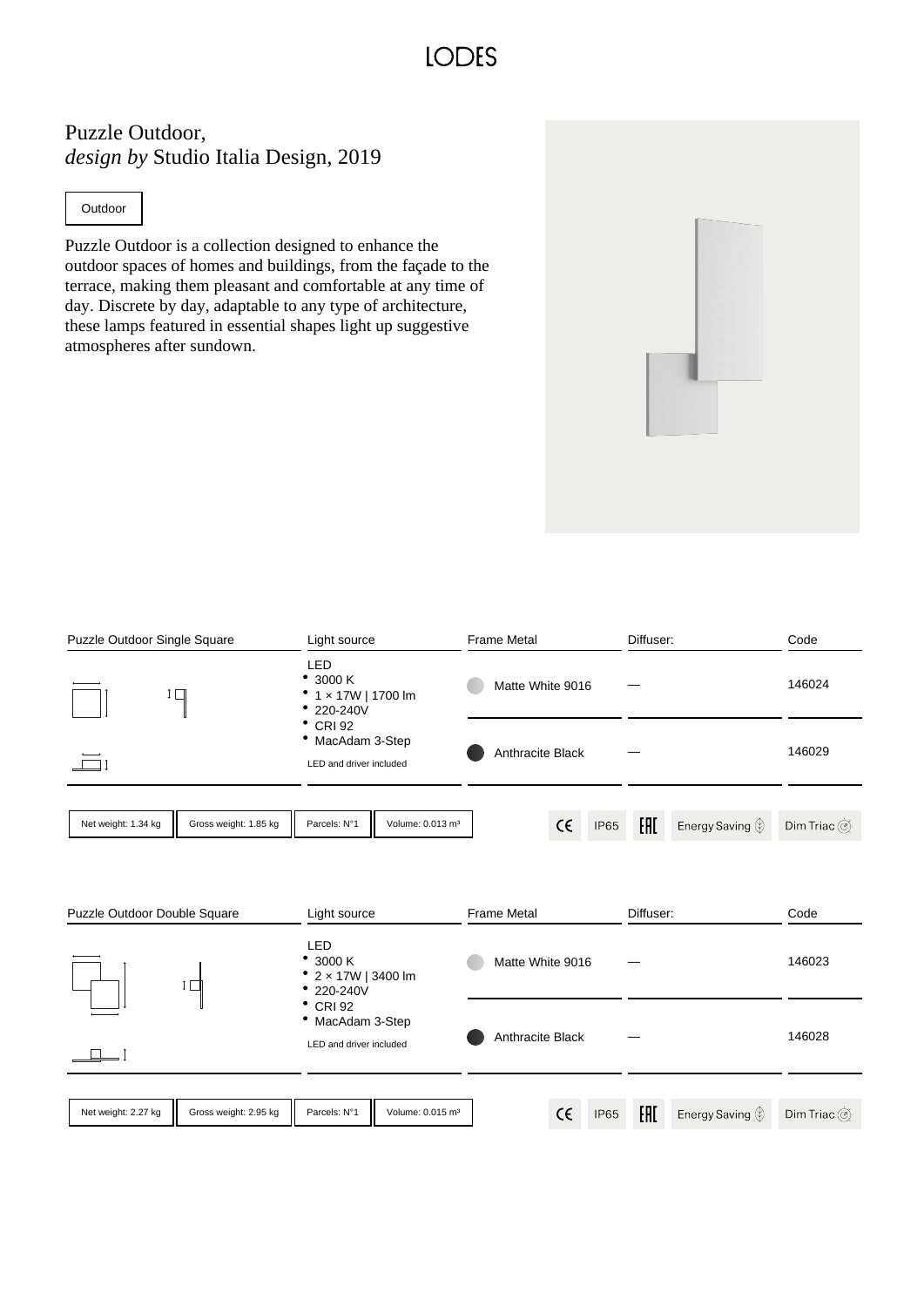## **LODES**

| Puzzle Outdoor Square & Rectangle            | Light source                                                       |                    | Diffuser:                               | Code                                             |
|----------------------------------------------|--------------------------------------------------------------------|--------------------|-----------------------------------------|--------------------------------------------------|
| ⊥∟                                           | LED<br>• 3000 K<br>• $2 \times 17W$   3400 lm<br>220-240V          | Anthracite Black   |                                         | 146027                                           |
|                                              | $^{\bullet}$ CRI 92<br>• MacAdam 3-Step<br>LED and driver included | Matte White 9016   |                                         | 146022                                           |
| Net weight: 3.24 kg<br>Gross weight: 4.03 kg | Volume: 0.021 m <sup>3</sup><br>Parcels: N°1                       | $\epsilon$<br>IP65 | H1<br>Energy Saving $\mathcal{D}$       | Dim Triac $\circledcirc$                         |
| Puzzle Outdoor Double Rectangle              | Light source                                                       | <b>Frame Metal</b> | Diffuser:                               | Code                                             |
| [ □                                          | LED<br>• 3000 K<br>• $2 \times 17W$   3400 lm<br>220-240V          | Anthracite Black   |                                         | 146020                                           |
|                                              | $^{\bullet}$ CRI 92<br>• MacAdam 3-Step<br>LED and driver included | Matte White 9016   |                                         | 146021                                           |
| Net weight: 4.47 kg<br>Gross weight: 5.39 kg | Parcels: N°1<br>Volume: 0.028 m <sup>3</sup>                       | $\epsilon$<br>IP65 | H1<br>Energy Saving $\circledDownarrow$ | Dim Triac $\overline{\textcircled{\tiny \odot}}$ |
| Puzzle Outdoor Single Round                  | Light source                                                       | Frame Metal        | Diffuser:                               | Code                                             |
|                                              | LED<br>٠<br>3000 K<br>1 x 17W   1700 lm<br>220-240V                | Anthracite Black   |                                         | 159020                                           |
|                                              | <b>CRI 92</b><br>• MacAdam 3-Step<br>LED and driver included       | Matte White 9016   |                                         | 159022                                           |
| Net weight: 0.72 kg<br>Gross weight: 1.04 kg | Volume: 0.013 m <sup>3</sup><br>Parcels: N°1                       | $\epsilon$<br>IP65 | H1<br>Energy Saving $\circledDownarrow$ | Dim Triac $\overline{\textcircled{\tiny \odot}}$ |